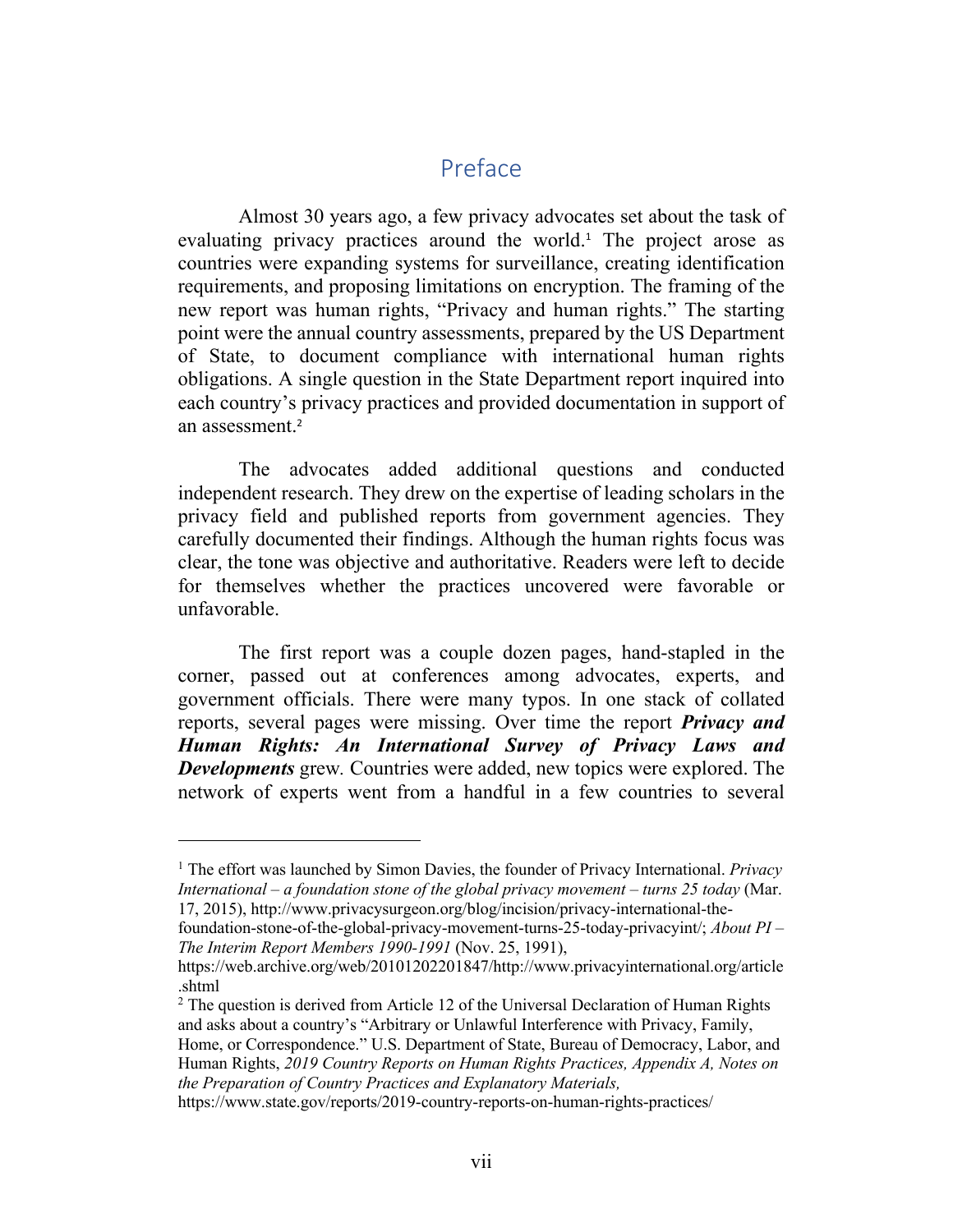#### *The AI Social Contract Index 2020*

hundred across more than 50 countries. The report was published online and on a CD-ROM. By the final publication in 2006, the print edition exceeded 1,100 pages and 6,000 footnotes. The printing house reported that it would no longer be possible to print the *Privacy and Human Rights* report in a single volume. The binding capacity of the press has been exceeded.

The annual *Privacy and Human Rights* report was influential. The report was discussed at the annual meetings of the data protection and privacy commissioners. The *Privacy and Human Rights* report called out countries engaged in practices that violated human rights. The report also recognized countries that were passing new laws and creating new agencies to address emerging challenges. *The Privacy and Human Rights* report highlighted the work of NGOs, the activists who led campaigns, pushed for legal reforms, and ultimately strengthened democratic institutions. The country reports provided the basis for comparative assessments. Over time, metrics were developed to provide both ratings and rankings of country practices.<sup>3</sup>

And the *Privacy and Human Rights* report was fiercely independent. No companies sponsored the report. No government could control its content. And the contributors were committed to accuracy. There were occasional mistakes, but they were corrected in subsequent editions. And readers were always invited to share information and updates for future editions. Reporting and evaluations followed lengthy research, discussion, and debate.

\* \* \*

The *AI Social Contract Index* begins with a similar purpose and a similar ambition. We are witnessing today rapid changes in our society brought about the deployment of new technologies, broadly grouped under the banner "artificial intelligence." To be sure, many applications of AI are

<sup>3</sup> Dave Banisar has continued to map national privacy law to the present day. David Banisar, *National Comprehensive Data Protection/Privacy Laws and Bills 2020* (Nov. 30, 2020), https://papers.ssrn.com/sol3/papers.cfm?abstract\_id=1951416. Graham

Greenleaf, also one of the early participants in the project, has since pursued extensive work on comparative privacy law. His most recent survey is Graham Geenleaf, Global Tables of Data Privacy Laws and Bills (6th Ed), SSRN (May 30, 2019) (there are now 132 countries with privacy laws listed in Graham's Global Table),

https://papers.ssrn.com/sol3/papers.cfm?abstract\_id=3380794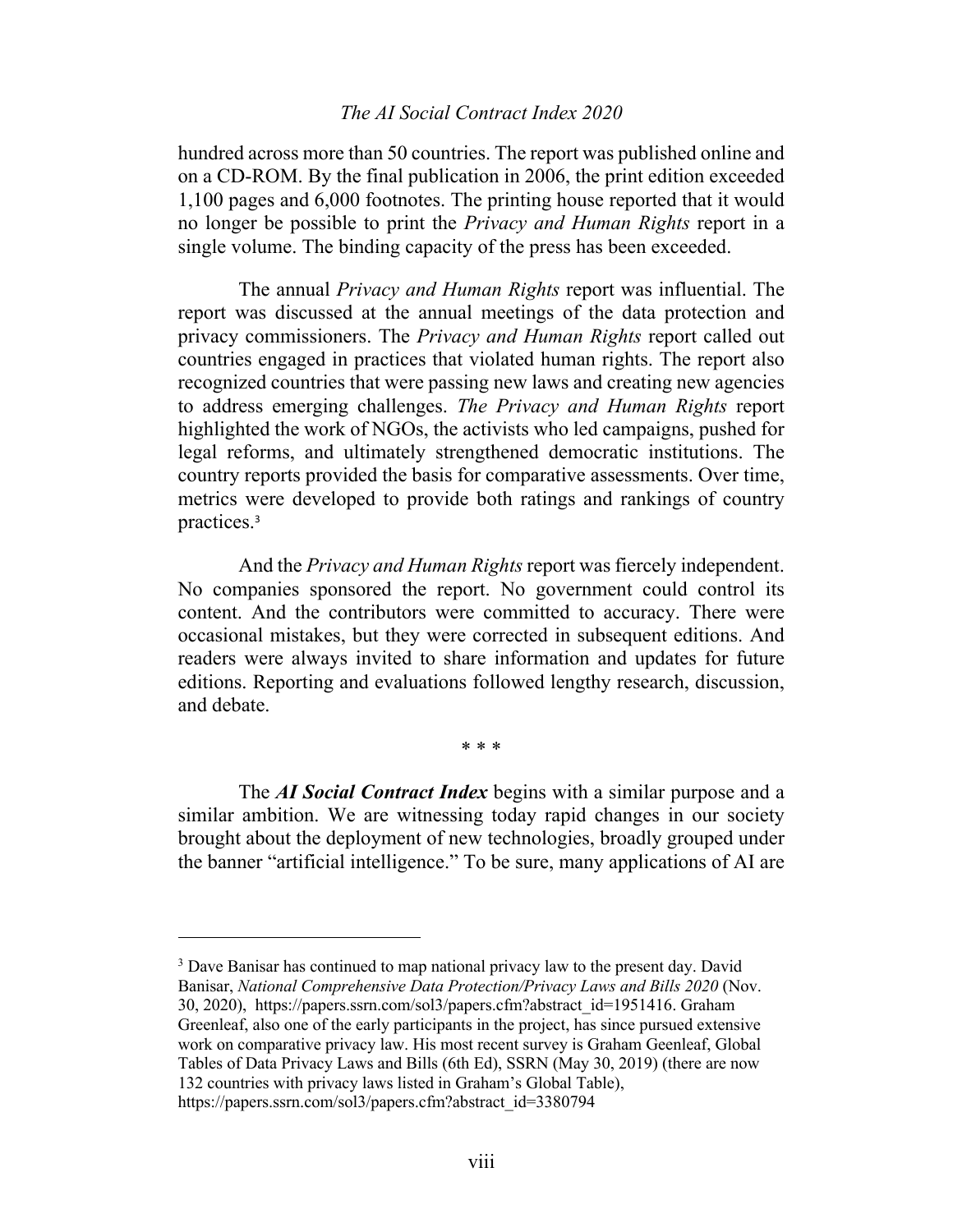## *Artificial Intelligence and Democratic Values*

promoting innovation, economic growth, and medical breakthroughs. <sup>4</sup> But those achievements often announce themselves. They attract investment dollars and research grants. More difficult is the assessment of controversial systems, such as the use of AI for criminal sentencing, for hiring, or for public administration. AI as *facial recognition* to unlock a cellphone is a wonderful innovation. AI as *face surveillance* to monitor people in public spaces is an Orwellian nightmare.

How to assess these practices objectively and fairly? We begin today, as we did almost 30 years ago, looking for well-established norms and sources of authoritative assessments. The OECD/G20 AI Principles provided a starting point, as did the Universal Declaration for Human Rights, the most widely recognized legal instrument for fundamental rights. We developed a methodology, drawing on the work of international human rights organizations and data protection experts. We revised questions as our work progressed, and new factors were uncovered. We recognized early on the difference between a country's endorsement of a key principle, such as "fairness," and a country's implementation of that principle. Endorsement is easy to measure; implementation, not so much. In highlighting this distinction, we hope others will also look more closely at the difference between what countries say and what they do, all with the larger purpose of closing that gap. And we knew we could not look at the practices of all countries, so we chose those countries (again relying on objective metrics) that we thought would be most impactful.

We also reported the excellent work of civil society groups, particularly in Europe, that have undertaken their own assessment of AI policies and public attitudes, organized public campaigns, and put forward proposals to update the law. Groups such as AccessNow, AlgorithmWatch, Article 19, BEUC, EDRi, Homo Digitales, vzbv, and once again, Privacy International, are shaping the public debate over new technologies and preparing democratic institutions for the challenges ahead.

<sup>4</sup> And even AI-derived medical breakthroughs should be subject to traditional methods for scientific proof. Nature, *Transparency and reproducibility in artificial intelligence* (Oct. 14, 2020) ("Scientific progress depends on the ability of researchers to scrutinize the results of a study and reproduce the main finding to learn from. But in computational research, it's not yet a widespread criterion for the details of an AI study to be fully accessible. This is detrimental to our progress."),

https://www.nature.com/articles/s41586-020-2766-y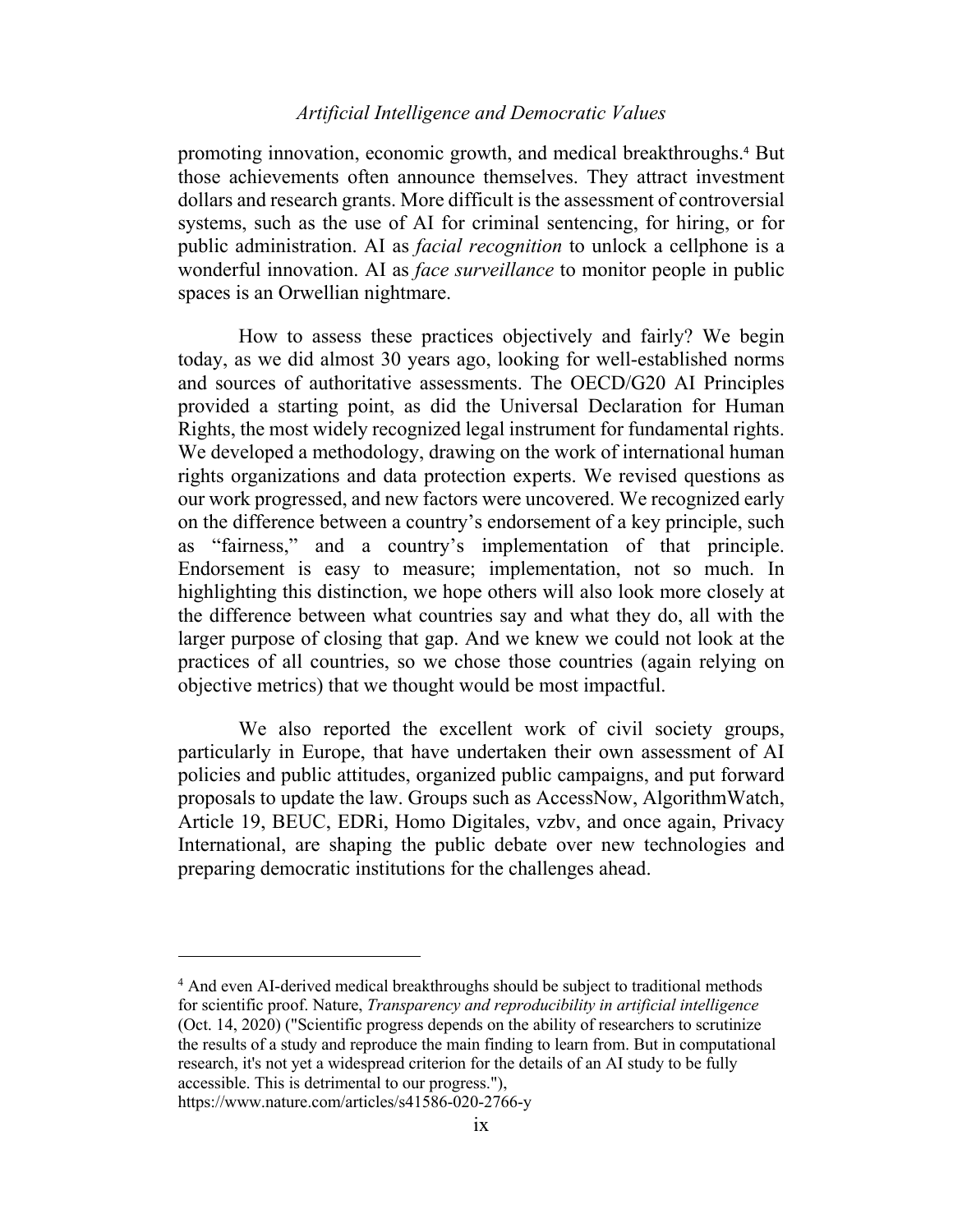#### *The AI Social Contract Index 2020*

In the construction of the methodology, we made clear our commitment to democratic values. In the AI policy field, political leaders often speak of "human-centric AI" and "trustworthy AI." These are key objectives for the age of AI, but progress toward these goals will require new legal instruments, reflecting public concerns, commensurate with the actual impact of these systems. That is a process that occurs through democratic institutions that are open and transparent. This report should help in those efforts.

And those efforts are already underway. We made the best attempt we could to ensure that our summaries and assessments were accurate at the time of publication in December 2020, but it is likely that we missed key developments. We will post addendum for the *2020 AI Index*, prior to the publication of the *2021 AI Index*, at the website of the **Center for AI and Digital Policy** (caidp.dukakis.org).

The first edition of the *AI Social Contract Index* is more than the few dozen pages that comprised the first report on *Privacy and Human Rights*, and there is no staple in the corner. We also have the advantages of the Internet to promote distribution and to translate texts from original languages. Still there is a lot more to do – more countries to cover, more topics to explore, additional metrics, better summaries and visualizations, and other techniques to promote public understanding.<sup>5</sup> The *AI Social Contract Index* is still in the early days.

This was an ambitious project, all the more remarkable that it came together in a few months, late in the year 2020, not one of the great years in world history. It is difficult to describe the gratitude I feel toward the people who worked with me on this project. Leaving EPIC was not in the plan. And I was not sure what would be ahead. On this new adventure, I joined with old friends and made new friends. They made this publication possible. As we were all volunteers in this endeavor, there was nothing to offer other than the possibility of interesting research and a meaningful outcome. Although writers often thank contributors in the context of a particular publication, I also owe deep thanks to those who worked with me during this unusual time. I could never thank them enough. And a special thanks go to my close friend, formerly with the OECD, Anne Carblanc. Out of

<sup>&</sup>lt;sup>5</sup> The World Justice Project, for example, provides an impressive model for those studying Rule of Law. https://worldjusticeproject.org/. Other notable projects include the Global Accountability Project run by the One World Trust.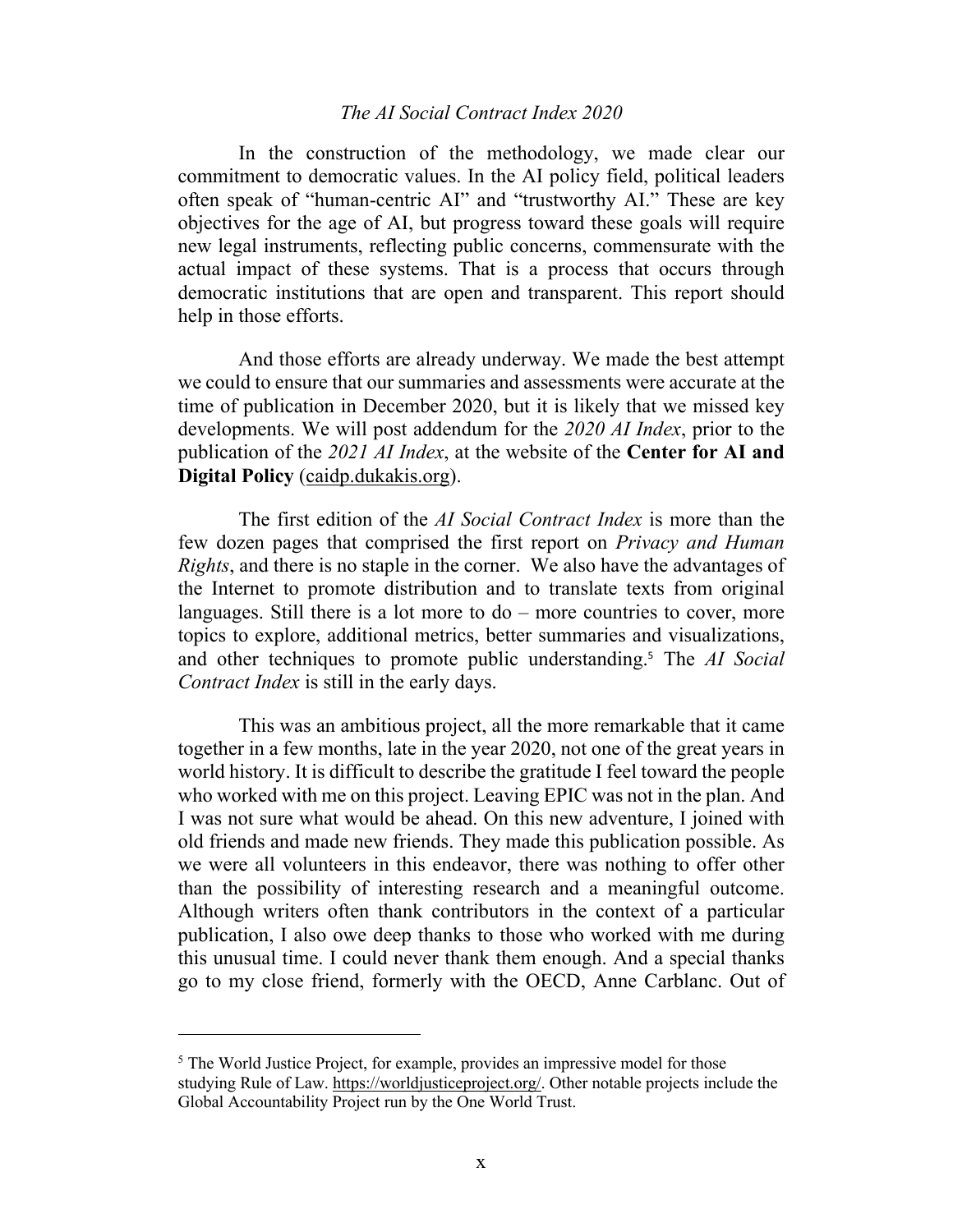## *Artificial Intelligence and Democratic Values*

thoughtful argument there is progress. And by the end of this project, we made a lot of progress.

Tuan Nguyen brought me to the **Michael Dukakis Institute** in the summer of 2020 and together we launched the **Center for AI Digital Policy** with a modest mission – "to promote a better society, more fair, more just — a world where technology promotes broad social inclusion based on fundamental rights, democratic institutions, and the rule of law." We have set a good course, though the journey will be long.

The extraordinary research team, listed here, is a wonderful group, dedicated, thoughtful, and hard-working. In our weekly meetings, they presented draft country reports, which we all reviewed and discussed in detail. Several sessions were devoted to the methodology, which improved over time. And in many emails and many edits, we went back and forth over various sections of the report, always trying to be sure we had the most accurate and up-to-date descriptions and the most authoritative sources. There was never a shortage of emails! We are grateful also to the outside reviewers for their expert comments and suggestions, which we tried our best to incorporate.<sup>6</sup>

Governor Dukakis has been an inspiration for me since the early days, growing up in Boston. His optimism about the future combined with his passion for social justice resonates deeply.

And the fam was always there. Thanks, Anna, Chaz, and Chloe.

Still, we are not ending a project. We are at the beginning. So, we close the forward to the first report on *Artificial Intelligence and* 

 $6$  Our reviewers included Suso Baleato, Harvard University; David Banisar, Article 19; Franziska Boehm, Karlsruhe Institute of Technology; Joy Buolamwin, Algorithmic Justice League and MIT; Isabelle Buscke, vzbv; Nazli Choucri and Nechama Huba, MIT; Christian D'Cunha, European Commission; Graham Greanleaf, UNSW Faculty of Law; Yuko Harayama, RIKEN; Joi Ito, Center of Complex Interventions; Amb. Karen Kornbluh (ret.); Gary T. Marx, MIT; Hirsoshi Miyashita, Chuo University; Ursula Pachl, BEUC; Lorrayne Porciuncula, Internet and Jurisdiction Policy Network; Yves Poullet, University of Namur; Katitza Rodriguez, co-editor, *Privacy and Human Rights*; Ben Shneiderman, University of Maryland; Cristos Velasco, Evidencia Digital.Lat; Robert Whitfield, One World Trust / World Federalist Movement; Gabriala Zanfir-Fortuna, Future of Privacy Forum; Marcel Zutter, Boston Global Forum. Several unnamed reviewers offered helpful comments but asked not to be identified. Also, all errors remain the responsibility of the editor.